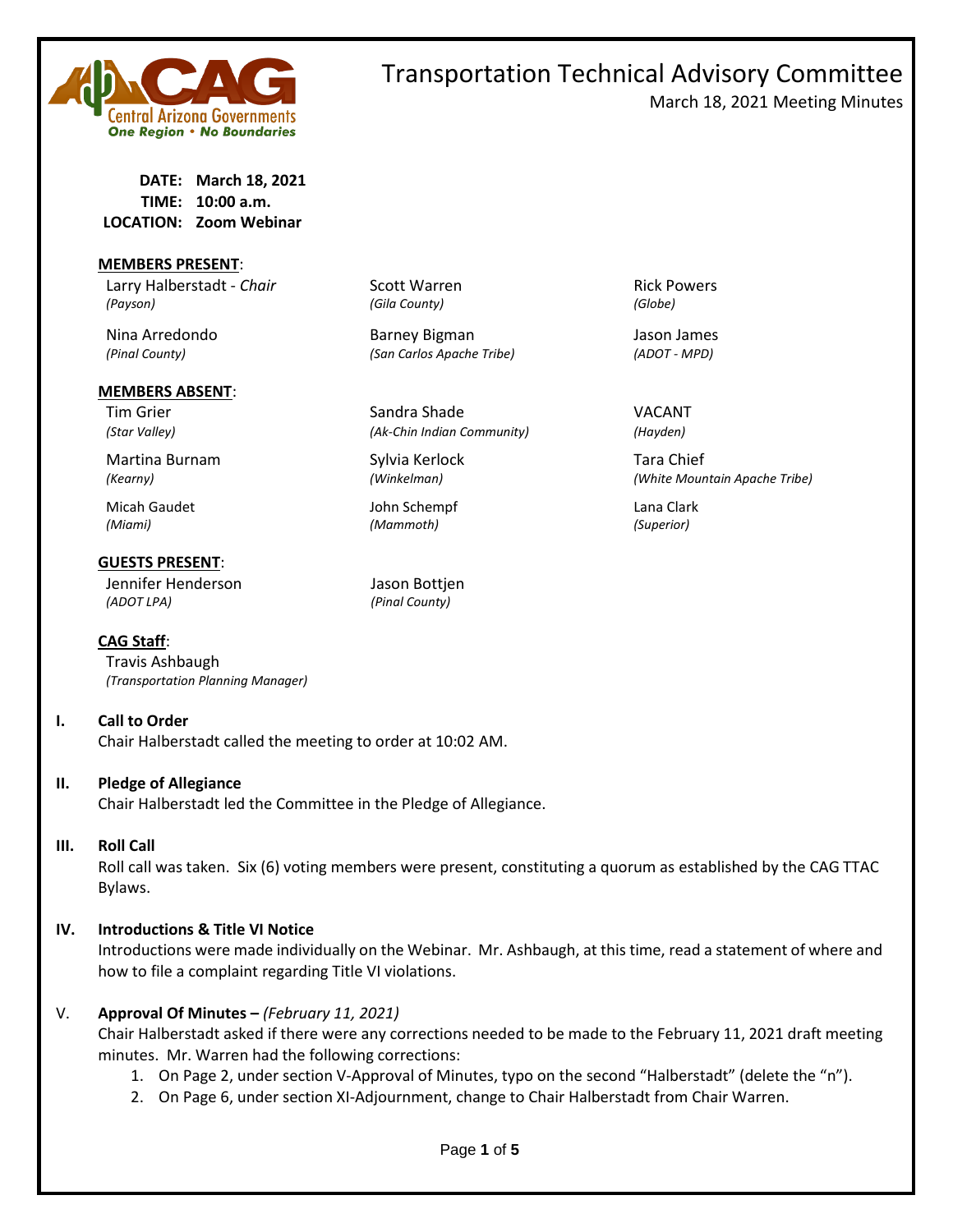

## Transportation Technical Advisory Committee

March 18, 2021 Meeting Minutes

Mr. Warren made the motion to approve the February 11, 2021 minutes as amended. Mr. Powers seconded the motion. The motion passed unanimously.

### **VI. Call to the Public**

No one answered the call to the public.

### *VII.* **Standing Reports**

### **A. Member Jurisdictions**

### **Gila County**

Mr. Warren reported on one (1) item:

1. Another meeting was held with the Design Consultant, Stantec, regarding the **"Golden Hill Road"**  sidewalk project **(Project # GIL 18-01D / TRACTS # T009001D)** and the Temporary Construction Easements (TCEs) acquisitions. They were able to identify another block of parcels to eliminate Right-of-Way (ROW) needs simply by moving the improvements another two feet out. The County is now in the process of a change order to allow for the Design change. Also, the County is scheduled to do a refresher training course on ROW acquisitions within the next few weeks.

### **Payson**

Mr. Halberstadt reported on one (1) item:

1. The Town is continuing to work on the 60 percent Design plans and ROW acquisition on the **"Granite Dells Road"** project **(Project # PAY 19-01D)**. An updated schedule for the project is being planned to be submitted to Ms. Henderson in the ADOT LPA section later in the day.

### **Globe**

Mr. Powers reported on one (1) item:

1. The IGA for **"Pinal Creek Bridge – Cottonwood Street (Structure #9711)"** project **(Project # GLB 21-01D)** has been finalized and approved by City Council. The local match portion has also been sent to ADOT. The Design is expected to begin within the next month.

### **B. Multi-Modal Planning Division, ADOT**

Mr. James reported on four (4) items:

- 1. During the February 19, 2021 ADOT State Transportation Board Meeting, the Board approved proposed uses of CARES Act Federal Relief Funding for the **CARES ACT – Pavement Life Extension Projects**. Proposed uses total \$261.7 million which includes:
	- \$31.3M MAG/PAG suballocation
	- \$61.1M Greater AZ Maintenance projects (24 rehabilitation projects, which will improve the pavement condition from fair to good)
		- o Project specific to CAG region:
			- SR 260, MP 272.2 to 282.5 (east of Payson) in Gila County = \$7,230,127
			- SR 287, MP 134.58 to 142.96 in Pinal County = \$2,032,050
			- SR 77, MP 82.1 to 95.05 in Pinal County = \$6,445,750
	- \$40M MAG maintenance projects
	- \$15.3M PAG maintenance projects
	- \$41M US 93 project north of Wickenburg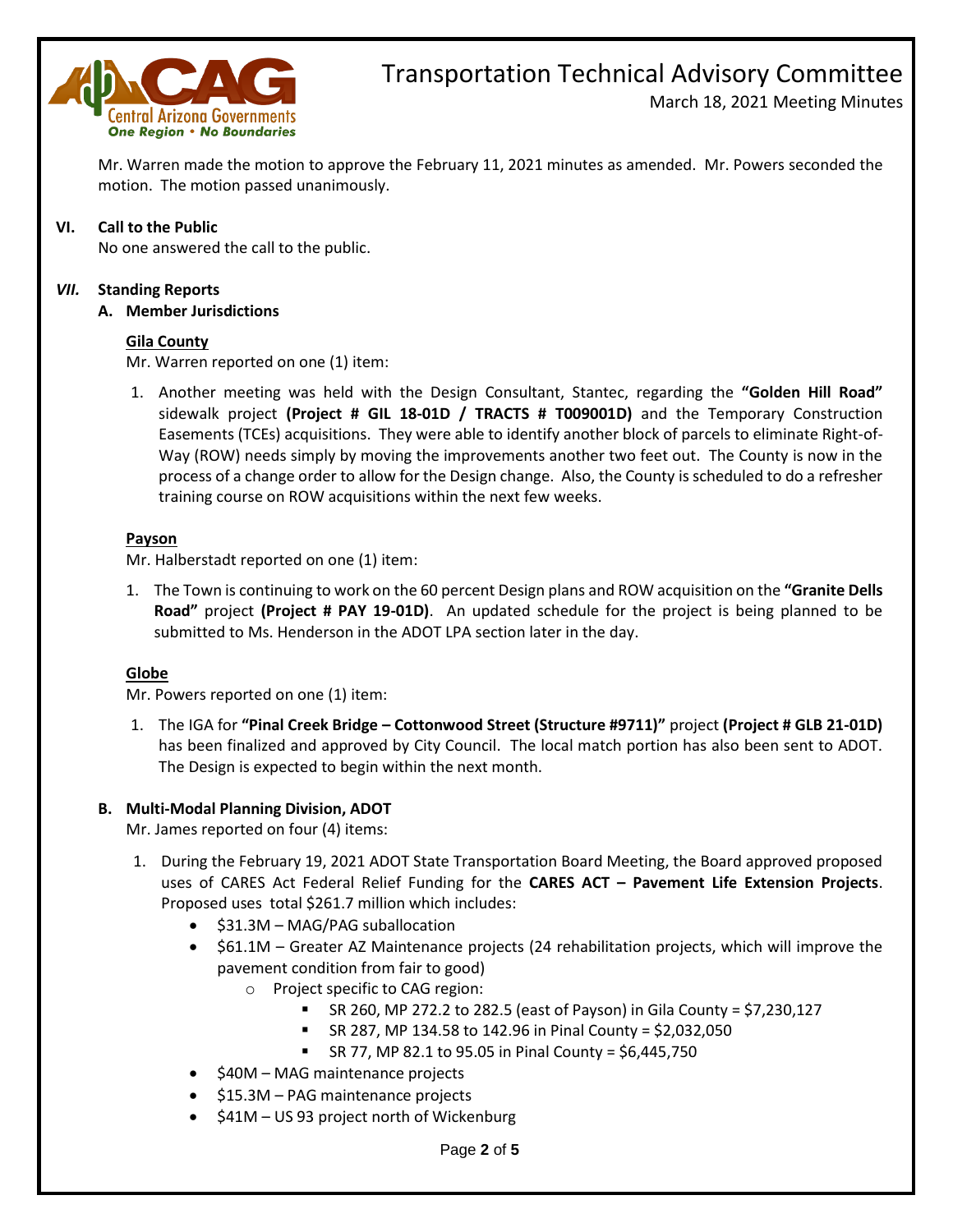

# Transportation Technical Advisory Committee

March 18, 2021 Meeting Minutes

- \$40M I-17 project from Cordes Junction to Anthem
- \$33M I-10 Gila River Bridge
- 2. There are 29 proposed **State Transportation Revenue Bills** that have been introduced in the State Legislature to direct one-time general fund revenues to transportation projects across the State. The proposed bills of interest to the CAG region include:
	- HB1027 SR 88 Repair between Apache Junction and Roosevelt Lake Gila County (\$15M)
		- $\circ$  Passed Senate, Assigned to House Transportation & Appropriations Committees
	- HB2231 Public Airport Capital Improvements (Statewide) (\$20M)
		- o Passed House Transportation Committee and now ready for the Appropriations Committee.
	- HB2808 Rural Broadband Grants (Statewide) (\$10M)
		- o Passed House, Assigned to Senate Appropriations Committee.
- 3. The **FY22-26 Tentative Five-Year Program** was presented to the State Transportation Board on February 19, 2021. The next planned public hearings are scheduled to be held in April and May of 2021. The projected approval of the Five-Year Program is scheduled for June 18, 2021.
- 4. The **HSIP Call-for-Projects – FY25/26** is scheduled to advertise on July 1, 2021. Due date for the HSIP applications is November 1, 2021.

Mr. Bigman asked how San Carlos Apache Tribe can receive additional information regarding HB2231- Public Airport Capital Improvements that is available and what can the Tribe do to go after some of the funding. Mr. James stated that it is just in the bill stage and still must go through the House Appropriations Committee. Should the Governor have a chance to sign the bill, then more details will follow.

### **C. Local Public Agency, ADOT**

Ms. Henderson reported on three (3) items:

- 1. There is a new ROW Coordinator at ADOT for the CAG Region, Debra Carter, via as a Consultant.
- 2. The Off-System Bridge applications were sent to the selection committee on March 12, 2021. There were only three applications, therefore ADOT will accept additional applications after the deadline within reason.
- 3. To serve as a reminder that the ADOT LPA section is preparing to launch a new series of webinar trainings regarding project delivery. There will be seven (7) modules, one per month starting on April 29, 2021 and ending in October 2021. Each module will be approximately 2-3 hours long and cover topics such as planning projects, programming projects, federal funding sources, introduction to project life cycle, the ADOT LPA role in project initiation, Joint Project Agreements, etc., all the way through close-out.

### **D. District, Engineers, ADOT**

There were no representatives from the ADOT Districts present to provide updates.

### **E. CAG Transportation Planning Update**

Mr. Ashbaugh had three (3) items to report:

1. The Pinal County Transit Governance Study has wrapped up. A presentation regarding the acceptance of the recommendations and options was presented to the Eloy City Council on February 22, 2021. The same presentation will also be presented before the CAG Management Committee and Regional Council in April 2021, as well as, before the City Council in Casa Grande on April 19, 2021.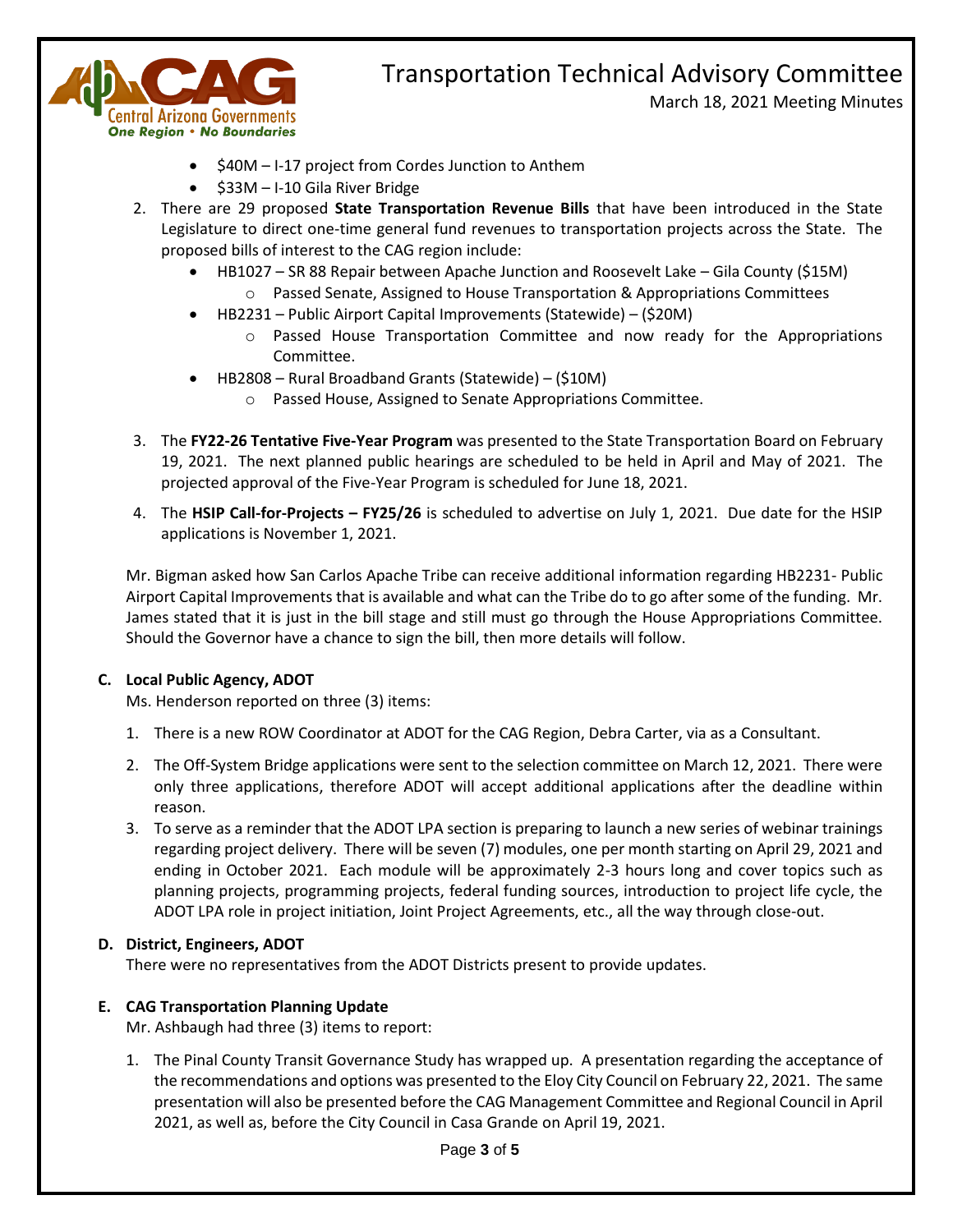

### Transportation Technical Advisory Committee March 18, 2021 Meeting Minutes

- 2. The Gila County Transit Governance Study (GCTGS) is approximately 60 percent complete. Virtual Workshops were conducted on March 3, 2021 at 10:00 AM and 4:00 PM. Overall, the workshops were well attended, and the study team was able to obtain valuable input that included city/town staff and elected officials. A summary of the workshops will be posted soon on the GCTGS webpage on CAG's website. During the workshops, live polling was conducted with a series of questions. One of the questions asked was "Who you think should be the lead agency for transit governance within Gila County?" The consensus is Gila County. Therefore, follow-up interviews are being scheduled with Gila County, Payson Senior Center, and Town of Miami to discuss the results and possible solutions because of the workshops.
- 3. Building off the update regarding the upcoming HSIP Call-for-Projects from Mr. James, encouragement was provided to begin filling out the previous application as the information is more than likely going to remain the same to allow ample time corrections and/or updates for submittal.

### **VIII. Old Business**

### **Transportation Improvement Program (TIP)**

Mr. Powers at the previous meeting stated that the **"Broad Street"** rehabilitation & upgrade project was completed and now needs a vote to be removed from the TIP.

Mr. Powers made the motion to remove the **"Broad Street"** rehabilitation & upgrade project **(Project # GLB 18-01C | TRACS # SZ15101C)** from the TIP due to completion. Mr. Warren seconded the motion. The motion passed unanimously.

Mr. Ashbaugh also stated that an administrative amendment was made to include the BUILD Grant awarded to Gila County on the **"Tonto Creek Bridge and Roadway Improvements"** project **(Project # GIL 22-02C)** within the TIP.

Mr. Powers asked if the administrative amendment was made for the Design on the **"White Mountain Road (BIA 10) & Airport Road – Street Light Project," (Project # SCA 21-01D)** in for San Carlos to include the additional funds totaling \$300,000. Mr. Ashbaugh stated that was taken care with Mr. Bigman confirming that it is listed within the TIP as such.

Mr. Warren asked about the **"Golden Hill Road – (New Sidewalk)** project **(Project # GIL 22-01C | TRACS # T009001C)** if it was labeled correctly since the project is in FY21. Mr. Ashbaugh explained that the CAG ID number is produced based on the fiscal year the project originally was programmed. This particular project was originally going to be constructed in FY22, however, he believed this project was part of the reprogramming of all projects a few years back when a large Call-for-Projects was announced. He stated the CAG ID numbers stays the same even if it moves to a different fiscal year.

### **IX. New Business**

### **A. Title VI Plan – 2021 Update**

Mr. Ashbaugh stated that the Title VI Plan is required to be updated annually in coordination of the Federal Highway Administration (FHWA) and the Federal Transit Administration (FTA) requirements. The plan lays out processes for what CAG must do to assure discrimination is not present, as well as processes of how one could file a complaint should an individual feel they have been discriminated against within a CAG led transportation meeting, program, and/or activity based on the individuals race, color, or national origin. He